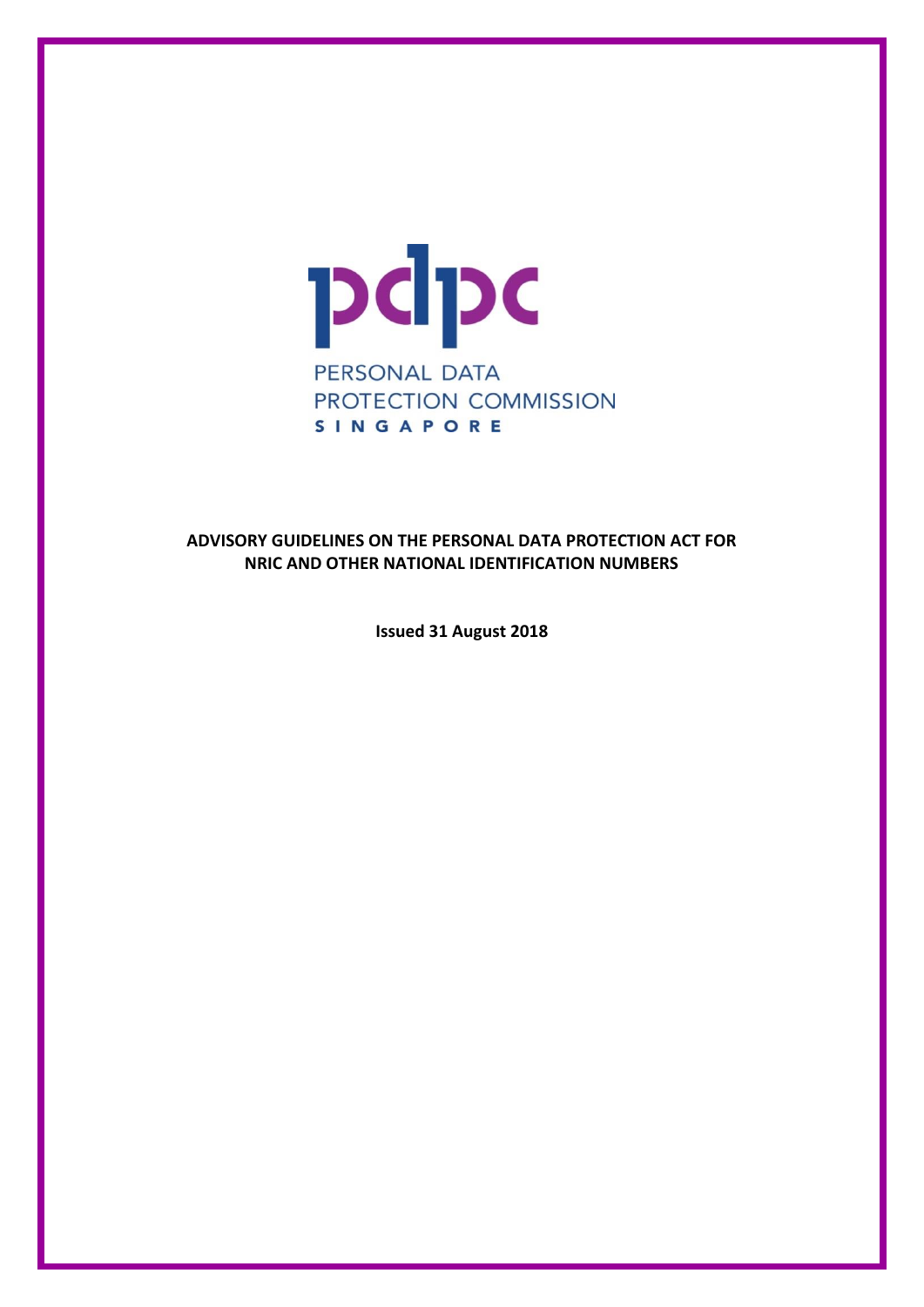#### **TABLE OF CONTENTS**

<span id="page-1-0"></span>

| 1  |                                                                    |  |
|----|--------------------------------------------------------------------|--|
| 2  |                                                                    |  |
|    |                                                                    |  |
| 3  | Collection, use or disclosure of NRIC numbers (or copies of NRIC)5 |  |
| 4  |                                                                    |  |
| 5. |                                                                    |  |
|    |                                                                    |  |
| 6  |                                                                    |  |
|    |                                                                    |  |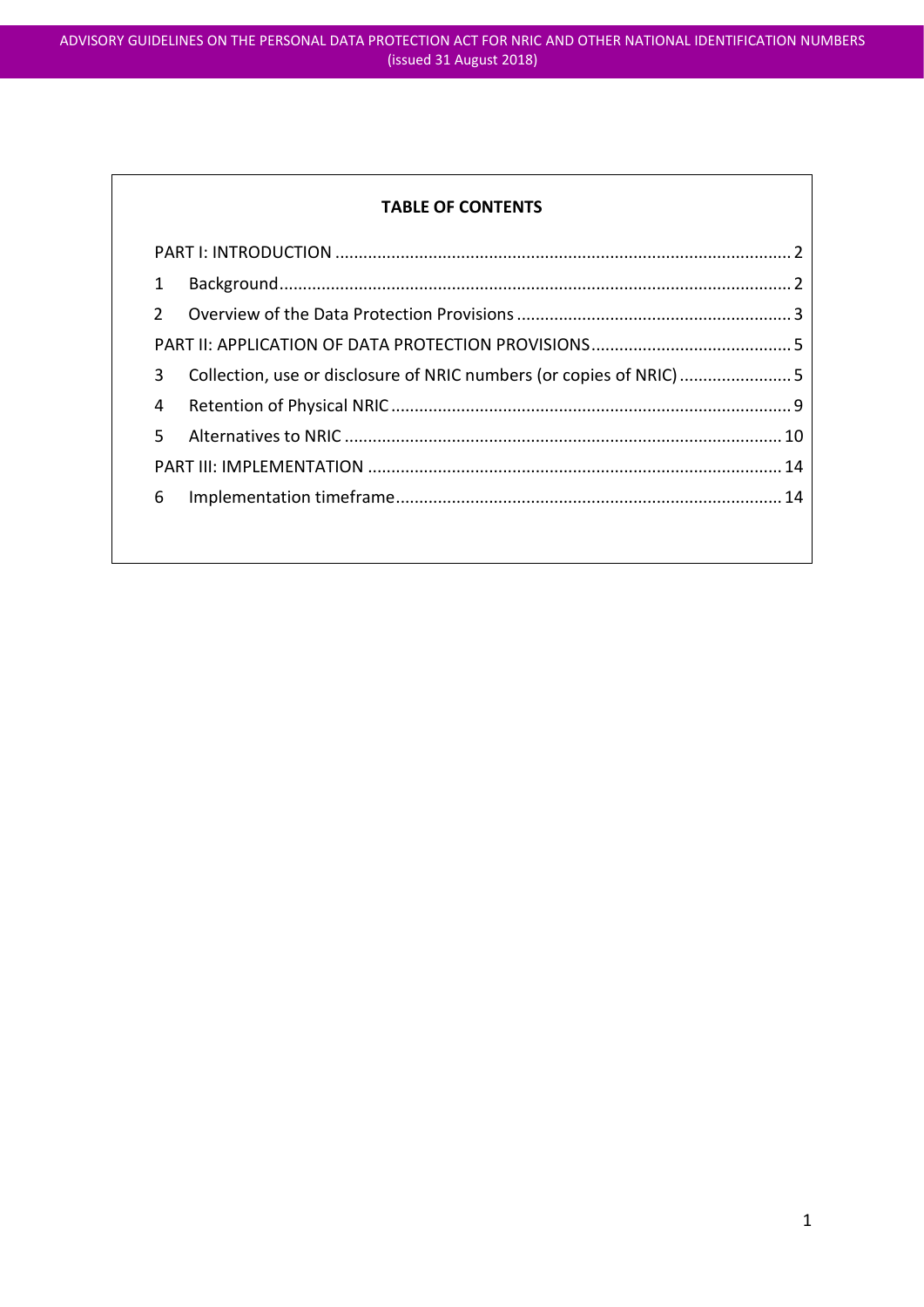# **PART I: INTRODUCTION**

#### <span id="page-2-0"></span>**1 Background**

- 1.1 These Guidelines should be read in conjunction with the document titled "Introduction to the Guidelines"<sup>1</sup>.
- 1.2 The Singapore National Registration Identification Card ("NRIC") number is a unique identifier assigned by the Singapore Government to Singapore citizens and permanent residents of registrable age under the [National Registration](https://sso.agc.gov.sg/Act/NRA1965) Act. It is often used for transactions with the Government as well as in commercial transactions. The NRIC number of an individual is considered personal data as the individual can be identified from the unique sequence of numbers and letters.
- 1.3 As the NRIC number is a permanent and irreplaceable identifier which can potentially be used to unlock large amounts of information relating to the individual, the collection, use and disclosure of an individual's NRIC number is of special concern. Indiscriminate or negligent handling of NRIC numbers increases the risk of unintended disclosure with the result that NRIC numbers may be obtained and used for illegal activities such as identity theft and fraud. The retention of an individual's physical NRIC is also of concern. The physical NRIC not only contains the individual's NRIC number, but also other personal data, such as the individual's full name, photograph, thumbprint and residential address.
- 1.4 These Guidelines clarify how the [Personal Data Protection Act 2012](https://sso.agc.gov.sg/Act/PDPA2012) ("PDPA") applies to organisations' collection, use and disclosure of NRIC numbers (or copies of NRIC), and retention of physical NRICs<sup>2</sup> by organisations. Under the updated Guidelines, organisations are generally not allowed to collect, use or disclose NRIC numbers (or copies of NRIC). The treatment for NRIC numbers also applies to Birth Certificate numbers, Foreign Identification Numbers ("FIN") and Work Permit numbers, collectively referred to in these Guidelines as 'other national identification numbers'.
- 1.5 While passport numbers are periodically replaced, they too are important identification numbers that can serve the same purposes as the NRIC, FIN, Work Permit and Birth Certification numbers. Therefore, organisations should accord passports similar treatment as that for NRICs, i.e. refrain from collecting passport numbers. If there is a need to collect passport numbers, organisations should limit their collection to partial passport numbers and ensure an appropriate level of security to protect the passport numbers collected.

<sup>1</sup> Available at<https://www.pdpc.gov.sg/Legislation-and-Guidelines/Guidelines/Main-Advisory-Guidelines>

<sup>&</sup>lt;sup>2</sup> To be clear, 'NRIC' refers to both pink and blue NRIC.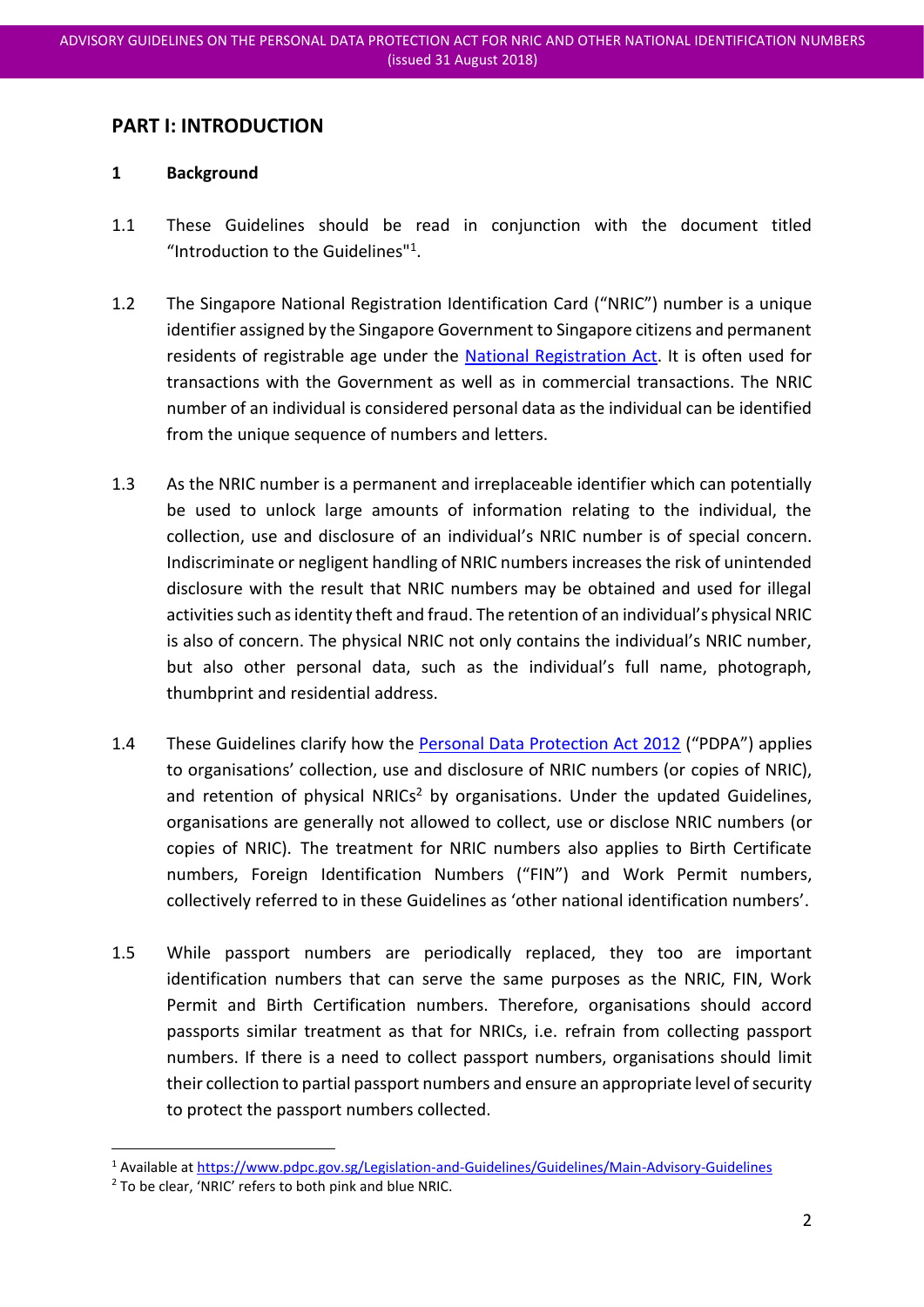- 1.6 The treatment for retention of physical NRIC applies to other identification documents containing the NRIC numbers or other national identification numbers (e.g. driver's licence, passport and work pass).
- 1.7 These Guidelines do not apply to the collection, use and disclosure of NRIC numbers (or copies of NRIC), and the retention of physical NRICs by a public agency or an organisation that is acting on behalf of a public agency. Public agencies in Singapore (including Government Ministries, Statutory Boards and Organs of State) are excluded from the Data Protection Provisions of the PDPA<sup>3</sup>.

#### <span id="page-3-0"></span>**2 Overview of the Data Protection Provisions**

- 2.1 Organisations are generally not allowed to collect, use or disclose NRIC numbers (or copies of NRIC). Where organisations are permitted to collect NRIC numbers of individuals, they will nevertheless have to comply with the Data Protection Provisions under the PDPA. The Data Protection Provisions of the PDPA contain a number of obligations which are elaborated in the PDPC's Advisory Guidelines on Key Concepts in the PDPA ("Key Concepts Guidelines").
- 2.2 Among other obligations, the PDPA requires organisations to develop, implement and regularly review their policies and practices that are necessary to meet their obligations under the PDPA.
- 2.3 The Consent<sup>4</sup>, Notification<sup>5</sup> and Purpose Limitation<sup>6</sup> obligations require organisations to notify an individual of the purposes for the collection, use and disclosure of his or her personal data, including NRIC number, and obtain his or her consent, unless it is required under any law or an exception<sup>7</sup> under the PDPA applies. In situations where an individual voluntarily provides his or her personal data to an organisation for a purpose and it is reasonable<sup>8</sup> that he or she would voluntarily provide the data, the individual is deemed to consent to the collection, use or disclosure of the personal data.

<sup>&</sup>lt;sup>3</sup> The Data Protection Provisions are found in Parts III to VI of the PDPA. Section 4(1)(c) of the PDPA provides that Parts III to VI shall not impose any obligation on any public agency or organisation in the course of acting on behalf of a public agency in relation to the collection, use or disclosure of the personal data.

<sup>4</sup> Sections 13 to 17 of the PDPA.

<sup>5</sup> Section 20 of the PDPA.

<sup>6</sup> Section 18 of the PDPA.

 $7$  Please refer to the Second, Third and Fourth Schedules under the PDPA for exceptions which may apply.

<sup>&</sup>lt;sup>8</sup> Section 18 of the PDPA provides that an organisation may collect, use or disclose personal data about an individual only for purposes – (a) that a reasonable person would consider appropriate in the circumstances; and (b) that the individual has been informed of under section 20, if applicable.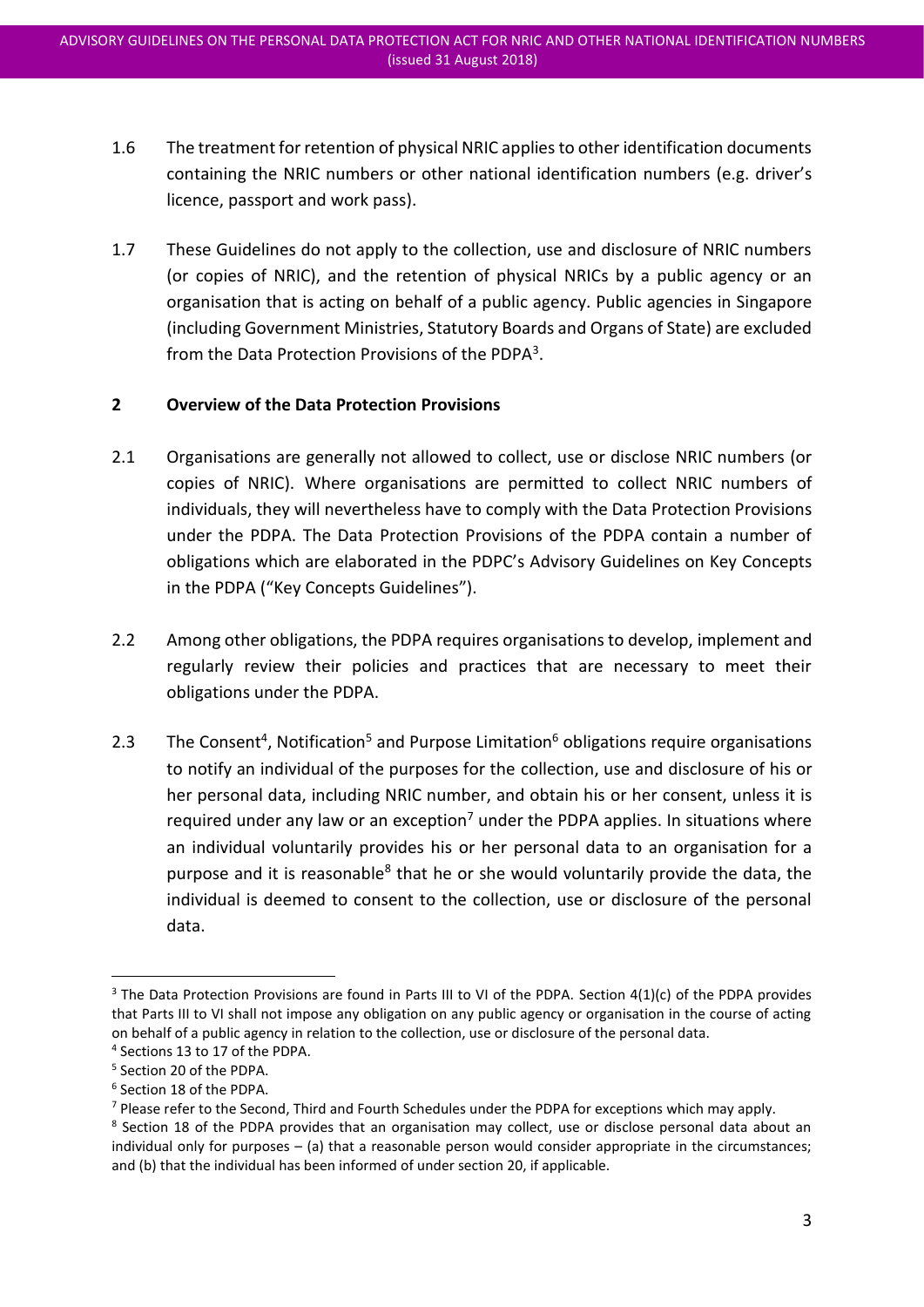- 2.4 The Protection<sup>9</sup> obligation requires organisations to make reasonable security arrangements to protect personal data in its possession or under its control. The sensitivity and potential adverse impact to the individual of any unauthorised use or disclosure of his or her NRIC number must be taken into consideration in determining whether an organisation's collection, use or disclosure of NRIC numbers meet the requisite standard of reasonableness. Given the risks and potential impact of any unauthorised use or disclosure of personal data associated with the individual's NRIC number, organisations are expected to provide a greater level of security to protect NRIC numbers (or copies of NRIC) in the possession or under the control of the organisations. Organisations may wish to consider employing technological solutions, such as scanning of physical NRICs into software systems to capture NRIC numbers and store the data in a secure manner.
- 2.5 Under the Retention Limitation<sup>10</sup> obligation, organisations must cease to retain documents containing personal data, or to remove the means by which the personal data can be associated with particular individuals, as soon as the purpose for which the personal data was collected is no longer served by the retention of the personal data, and retention is no longer necessary for business or legal purposes. The PDPA does not prescribe a specific retention period for personal data. Organisations should regularly review the NRIC numbers (or copies of NRIC) in their possession or under their control to determine if the data is still needed, and should not keep the data "just in case" when it is no longer necessary for the purposes for which the personal data was collected or for any legal or business purpose.
- 2.6 Please refer to the Key Concept Guidelines for more details on the Data Protection Provisions of the PDPA.
- 2.7 The following sections outline the application of some of the Data Protection Provisions to NRIC numbers (or copies of NRIC). They address particular aspects of the PDPA, and are not meant to exhaustively address every obligation in the PDPA that would apply in that scenario. Organisations that collect, use or disclose NRIC numbers (or copies of NRIC) should ensure that their policies specifically address the need to do so and that their processes are designed to ensure that these NRIC numbers (or copies of NRIC) are sufficiently protected.

<span id="page-4-0"></span><sup>9</sup> Section 24 of the PDPA.

<sup>10</sup> Section 25 of the PDPA.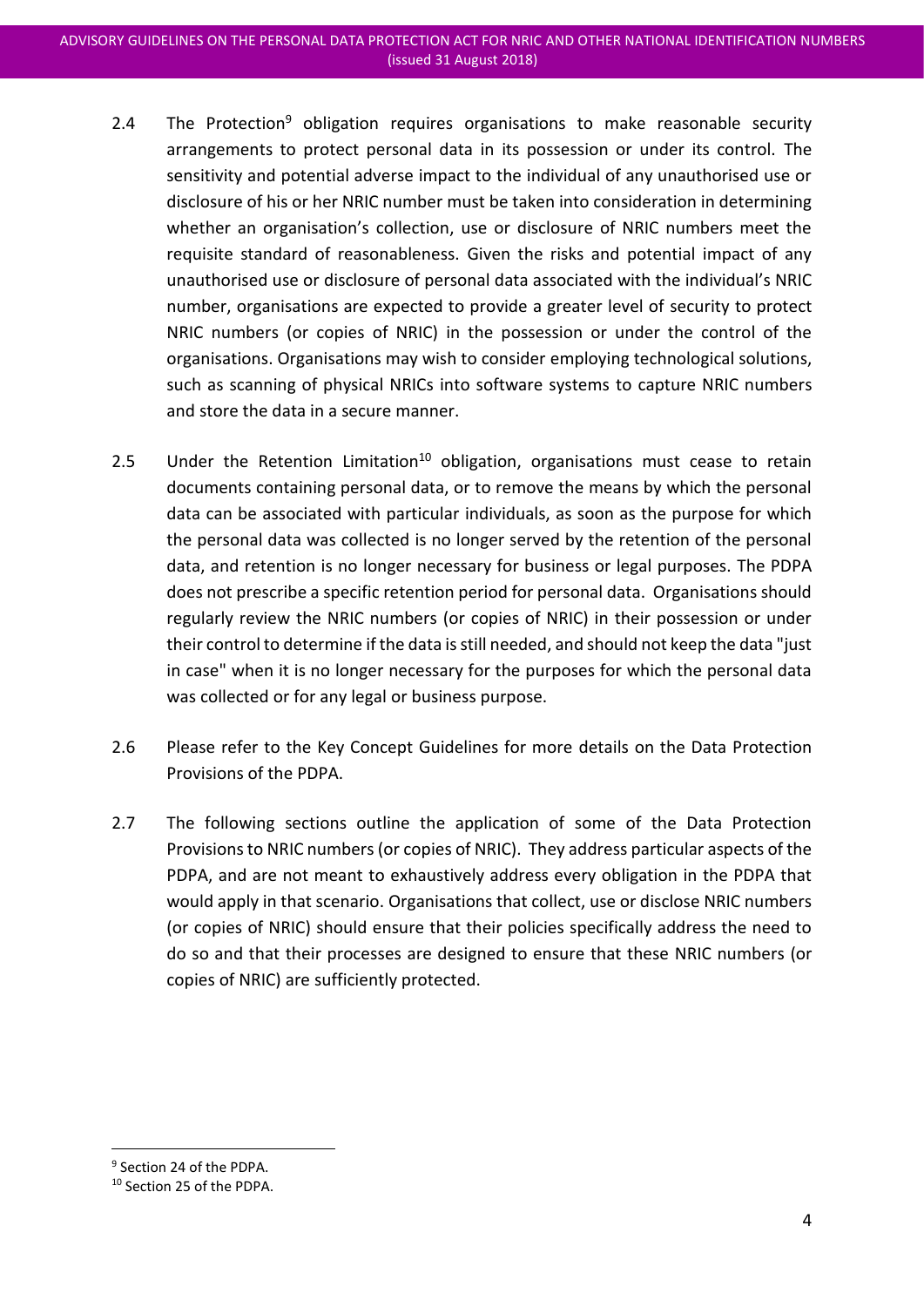# **PART II: APPLICATION OF DATA PROTECTION PROVISIONS**

#### <span id="page-5-0"></span>**3 Collection, use or disclosure of NRIC numbers (or copies of NRIC)**

- 3.1 Organisations are generally not allowed to collect, use or disclose NRIC numbers (or copies of NRIC). They may do so only in the following specified circumstances:
	- a) Collection, use or disclosure of NRIC numbers (or copies of NRIC) is required under the law (or an exception under the PDPA applies); or
	- b) Collection, use or disclosure of NRIC numbers (or copies of NRIC) is necessary to accurately establish or verify the identities of the individuals to a high degree of fidelity.

*Collection, use or disclosure of NRIC numbers (or copies of NRIC) is required under the law (or an exception under the PDPA applies)*

- 3.2 Organisations may collect, use or disclose an individual's NRIC number (or copy of NRIC) without his or her consent if it is required under the law<sup>11</sup>. As good practice, organisations should still notify the individual of the purpose for the collection, use or disclosure, as the case may be.
- 3.3 The following are some examples of situations where the collection, use or disclosure of NRIC numbers (or copies of NRIC) is required under the law.

### 3.4 **Example: Seeking medical treatment at a General Practitioner clinic**

1

Siti would like to seek medical treatment at a General Practitioner Clinic XYZ. Clinic XYZ requires Siti to provide her physical NRIC when she registers with the clinic as a patient, for the purpose of identifying her and collecting her NRIC number and other personal details required to maintain accurate, complete and up-to-date medical records. For subsequent visits, Siti may also be required to provide her NRIC for verification purposes.

 $11$  Section 13(b) of the PDPA provides that an organisation shall not collect, use or disclose personal data unless with the individual's consent or if the collection, use or disclosure without consent is required or authorised under the PDPA or any other written law. Section 4(6) of the PDPA states that unless otherwise provided in the PDPA, nothing in Parts III to VI of the PDPA shall affect any authority, right, privilege or immunity conferred, or obligation or limitation imposed, by or under the law, including legal privilege, except that the performance of a contractual obligation shall not be an excuse for contravening the PDPA, and the provisions of other written law shall prevail to the extent that any provision of Parts III to VI is inconsistent with the provisions of that other written law.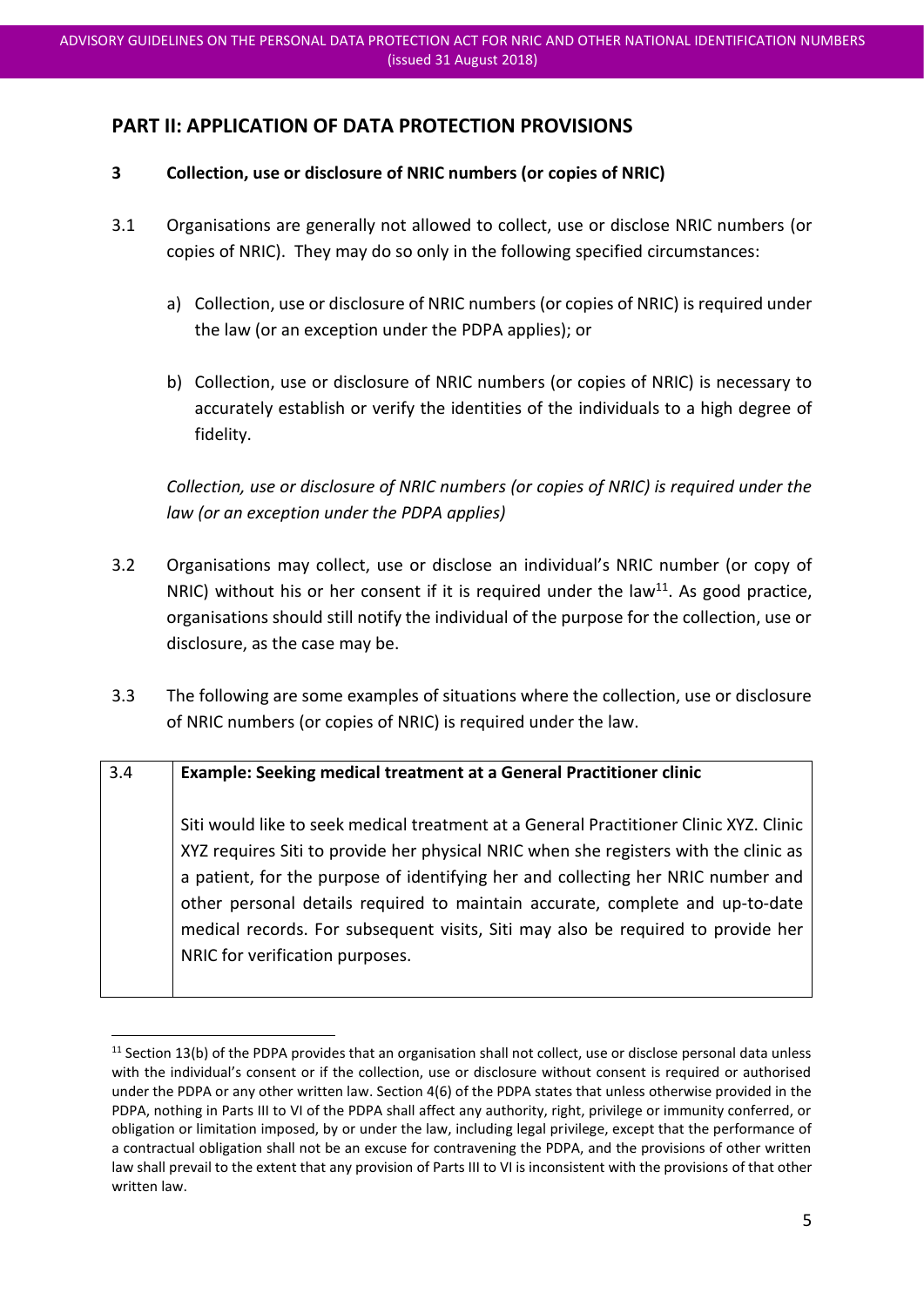|     | All healthcare institutions need to carry out proper documentation and accurate                 |
|-----|-------------------------------------------------------------------------------------------------|
|     | verification of a patient's identity to ensure that medical care and treatment is               |
|     | provided to the right patient. The requirement to maintain accurate, complete and               |
|     | up-to-date medical records for the purposes above is supported by regulations                   |
|     | 12(1) and (1A)(a) of the <b>Private Hospitals and Medical Clinics Regulations</b> .             |
|     |                                                                                                 |
|     | Clinic XYZ may obtain the information contained in Siti's NRIC where it is required             |
|     | for compliance with the regulations.                                                            |
|     |                                                                                                 |
| 3.5 | <b>Example: Checking into a hotel</b>                                                           |
|     |                                                                                                 |
|     |                                                                                                 |
|     | Charlotte has booked a room to stay at Hotel ABC. Hotel ABC requires Charlotte to               |
|     | provide her NRIC number upon check-in as a record of her identity.                              |
|     |                                                                                                 |
|     | Under regulation 27(1) of the Hotels Licensing Regulations, every hotel must                    |
|     | require every guest seeking accommodation in the hotel to furnish the full name                 |
|     | and identification number in the NRIC <sup>12</sup> held by the guest. Regulation 27(3) further |
|     | provides that every guest must furnish such particulars when required to do so by               |
|     | the hotel.                                                                                      |
|     |                                                                                                 |
|     | Hotel ABC may obtain the full name and NRIC number contained in Charlotte's NRIC                |
|     | where as required for compliance with the regulations.                                          |
|     |                                                                                                 |
| 3.6 | <b>Example: Subscribing to a mobile telephone line</b>                                          |
|     |                                                                                                 |
|     | Shankar would like to sign up for mobile phone service with Telecommunication                   |
|     | Company ABC. Telecommunication Company ABC requires Shankar to provide his                      |
|     | NRIC details when signing up for the mobile phone subscription as it needs to                   |
|     | maintain a register of subscribers as required under its licence conditions for the             |
|     |                                                                                                 |
|     | provision of mobile services.                                                                   |
|     |                                                                                                 |
|     | licences issued under S(5) of the Telecommunications Act require<br>The                         |
|     | telecommunication companies who provide mobile phone services to collect their                  |
|     | customers' NRIC information and keep a copy of the NRIC as evidence of identity,                |
|     | among other documents.                                                                          |
|     |                                                                                                 |
|     | Telecommunication Company ABC may obtain the information contained in                           |
|     | Shankar's NRIC where it is required for compliance with the licence conditions.                 |
|     |                                                                                                 |

<sup>&</sup>lt;sup>12</sup> The full name, nationality and identification assigned to the passport or other travel or personal identification document will be required.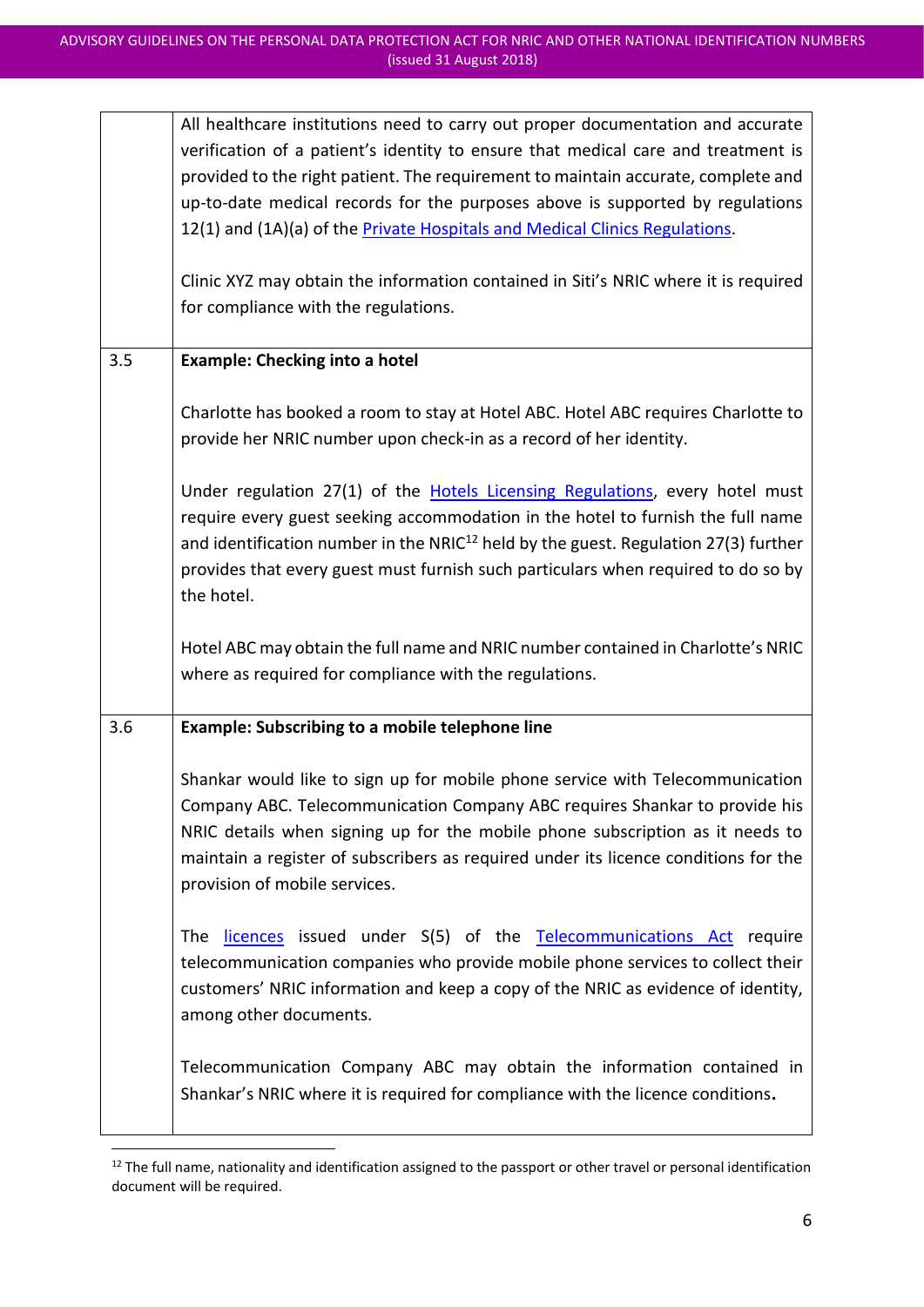| 3.7 | Example: Receiving massage services at a massage establishment                                                                                                                                                                                                                                                                                                                                                                                                                                                  |
|-----|-----------------------------------------------------------------------------------------------------------------------------------------------------------------------------------------------------------------------------------------------------------------------------------------------------------------------------------------------------------------------------------------------------------------------------------------------------------------------------------------------------------------|
|     | Alvin wishes to obtain massage services at Massage Establishment ABC. Massage<br>Establishment ABC requires Alvin to furnish details of his NRIC number, which will<br>be recorded in a client register.                                                                                                                                                                                                                                                                                                        |
|     | R14 of the Massage Establishments Rules 2018 under the Massage Establishments<br>Act states that before providing any massage services to any individual seeking<br>massage in an establishment for massage, the licensee of the establishment for<br>massage must require the individual to furnish his or her identity card number or<br>the particulars of his or her passport or other travel document. The licensee must<br>enter the particulars in a register, and keep the records for at least a year. |
|     | Massage Establishment ABC is allowed to obtain Alvin's NRIC number since it is<br>required for compliance with the regulations.                                                                                                                                                                                                                                                                                                                                                                                 |
| 3.8 | Example: Enrolling into a private education institution                                                                                                                                                                                                                                                                                                                                                                                                                                                         |
|     | Cathy wishes to enrol into Private Education Institution XYZ. Private Education<br>Institution XYZ requires Cathy to provide her NRIC number during enrolment.                                                                                                                                                                                                                                                                                                                                                  |
|     | Under regulation 21(1)(c)(ii) of the <b>Private Education Regulations</b> , registered<br>private education institutions are required to keep proper records of their enrolled<br>students' NRIC number, amongst other information.                                                                                                                                                                                                                                                                             |
|     | Private Education Institution XYZ may obtain Cathy's NRIC number where it is<br>required for compliance with the regulations.                                                                                                                                                                                                                                                                                                                                                                                   |
| 3.9 | Example: New employee joining an organisation                                                                                                                                                                                                                                                                                                                                                                                                                                                                   |
|     | Benny wishes to apply for a job with Organisation XYZ and fills in a job application<br>form. The application form does not require Benny to provide his NRIC number.<br>Subsequently, when Organisation XYZ wishes to hire Benny, it requires Benny to<br>provide his NRIC number, among other information, for its employment records.                                                                                                                                                                        |
|     | Under section 95 of the <b>Employment Act</b> , all employers must maintain detailed<br>employment records of employees covered by the Employment Act, which includes<br>employees' NRIC number and other relevant information.                                                                                                                                                                                                                                                                                 |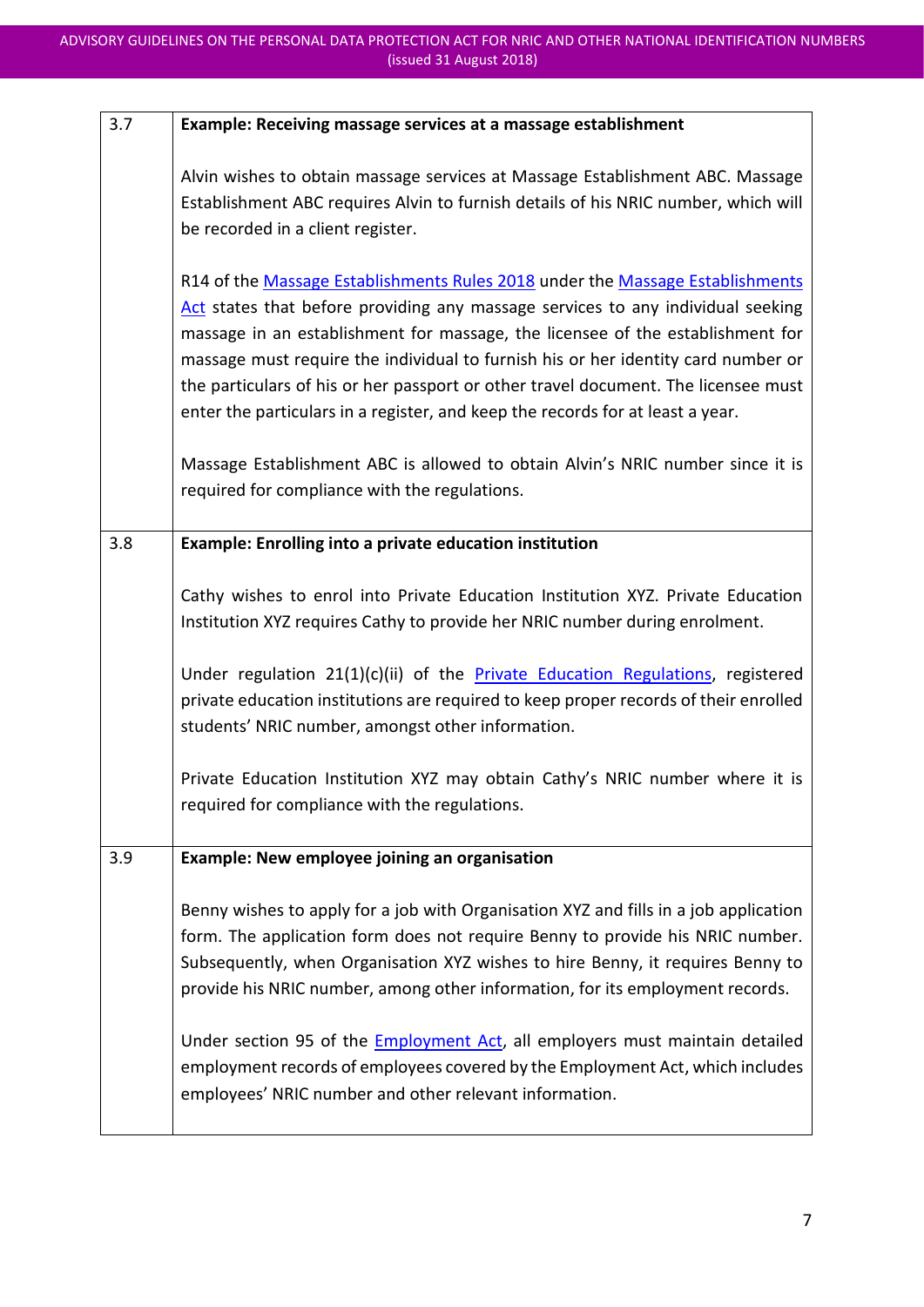Organisation XYZ may obtain Benny's NRIC number where it is required for compliance with the Employment Act. There is no requirement under the law to ask for NRIC numbers for the purpose of job applications.

3.10 In addition, there could be situations where there is an applicable exception under the Second, Third or Fourth Schedule of the PDPA such that the consent of the individual to collect, use or disclose his or her NRIC number (or copy of NRIC) is not required. Nonetheless, organisations must still ensure that its conduct is reasonable in the circumstances.

| 3.11 | Example: Disclosure of NRIC numbers without consent in an emergency situation                                                                                                                                                                                                                                                                                                                                                                                                                                                            |
|------|------------------------------------------------------------------------------------------------------------------------------------------------------------------------------------------------------------------------------------------------------------------------------------------------------------------------------------------------------------------------------------------------------------------------------------------------------------------------------------------------------------------------------------------|
|      | An individual at Medical Centre ABC becomes unconscious after sustaining a fall at<br>the centre and has to be admitted to hospital. The staff at the Centre provides the<br>hospital with the individual's personal data including his name, NRIC number and<br>medical allergies, without his consent as there is an applicable exception <sup>13</sup> in the<br>Fourth Schedule to the PDPA for the disclosure of an individual's personal data,<br>without consent, that is necessary to respond to an emergency that threatens his |
|      | health.                                                                                                                                                                                                                                                                                                                                                                                                                                                                                                                                  |

*Necessary to accurately establish or verify the identity of the individual to a high degree of fidelity*

- 3.12 Where an organisation finds it necessary to accurately establish or verify the identity of the individual to a high degree of fidelity, it may collect, use or disclose his or her NRIC number with notification and consent.
- 3.13 PDPC would generally consider it necessary to accurately establish or verify the identity of individual to a high degree of fidelity in the following situations –
	- a) Where the failure to accurately identify the individual to a high degree of fidelity may **pose a significant safety or security risk.** For example, visitor entry to preschools where ensuring the safety and security of young children is an overriding concern; or
	- b) Where the inability to accurately identify an individual to a high degree of fidelity may **pose a risk of significant impact or harm<sup>14</sup> to an individual and/or the**

<sup>13</sup> Paragraph 1(b) of the Fourth Schedule of the PDPA.

<sup>&</sup>lt;sup>14</sup> For example, reputational, financial, personal or proprietary damage.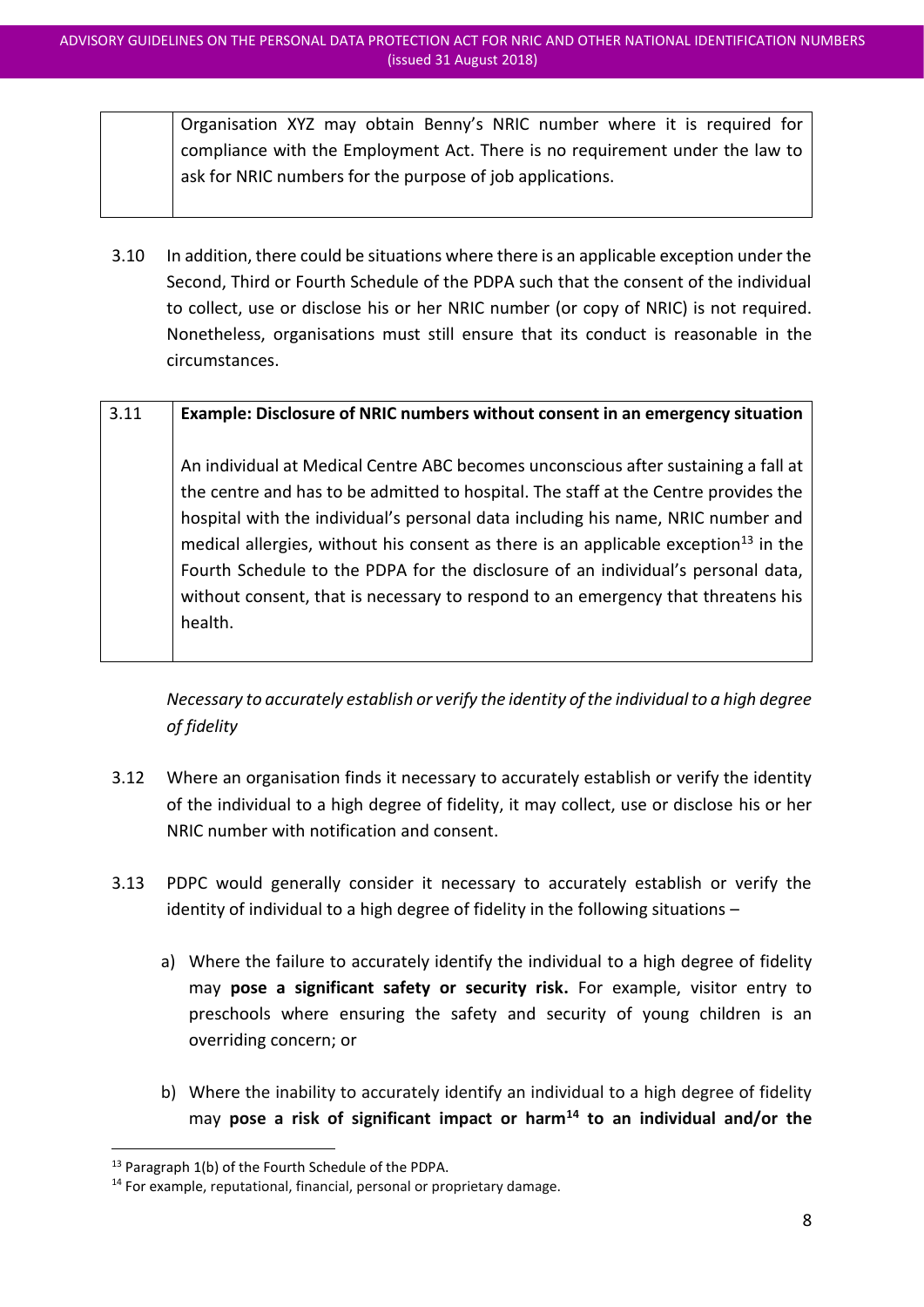**organisation (e.g. fraudulent claims)**. Such transactions typically relate to healthcare, financial or real estate matters, such as property transactions, insurance applications and claims, applications and disbursements of substantial financial aid, background credit checks with credit bureau, and medical check-ups and reports.

- 3.14 The above are illustrative and not intended to be exhaustive as to the types of situations that would be considered necessary to accurately establish or verify the identity of the individual to a high degree of fidelity. Organisations should assess whether their specific situation meets the above considerations before collecting the individual's NRIC number (or copy of NRIC). In collecting the NRIC number (or copy of NRIC), organisations should be able to provide justification<sup>15</sup> on request of either the individual or the PDPC as to why the collection, use or disclosure of the NRIC number (or copy of NRIC) is necessary to accurately establish or verify the identity of the individual to a high degree of fidelity.
- 3.15 Organisations should note that when they collect a copy of the NRIC, they are considered to have collected all the personal data on the NRIC, and will be subject to the Data Protection Provisions of the PDPA for that collection. Organisations should assess whether they are collecting excessive personal data contained in the copy of the NRIC for the intended purpose, and if they could adopt alternatives to the individual's NRIC number or copy of NRIC.
- 3.16 Where the collection of the NRIC number (or copy of NRIC) is necessary to accurately establish or verify the identity of the individual to a high degree of fidelity, it would generally be considered reasonable for the organisations to require the consent of the individual to collect, use or disclose his or her NRIC number for the stated purpose<sup>16</sup>.

#### <span id="page-9-0"></span>**4 Retention of Physical NRIC**

**.** 

4.1 Given the importance of the NRIC as a national identification document that is issued to all citizens and permanent residents of Singapore, and the impact to the individual should the physical NRIC be misplaced, stolen or used for illegal activities such as identity theft and fraud, organisations should generally not retain an individual's physical NRIC unless the retention of the physical NRIC is required under the law.

<sup>&</sup>lt;sup>15</sup> Section 12(a) and 12(d)(i) provides that an organisation shall develop and implement policies and practices that are necessary for the organisation to meet the obligations of the organisation under the PDPA, and make them available on request.

 $16$  Section 14(2)(a) provides that organisations must not, as a condition of providing the product or service, require the individual to consent to the collection, use or disclosure of his or her personal data beyond what is reasonable to provide the product or service.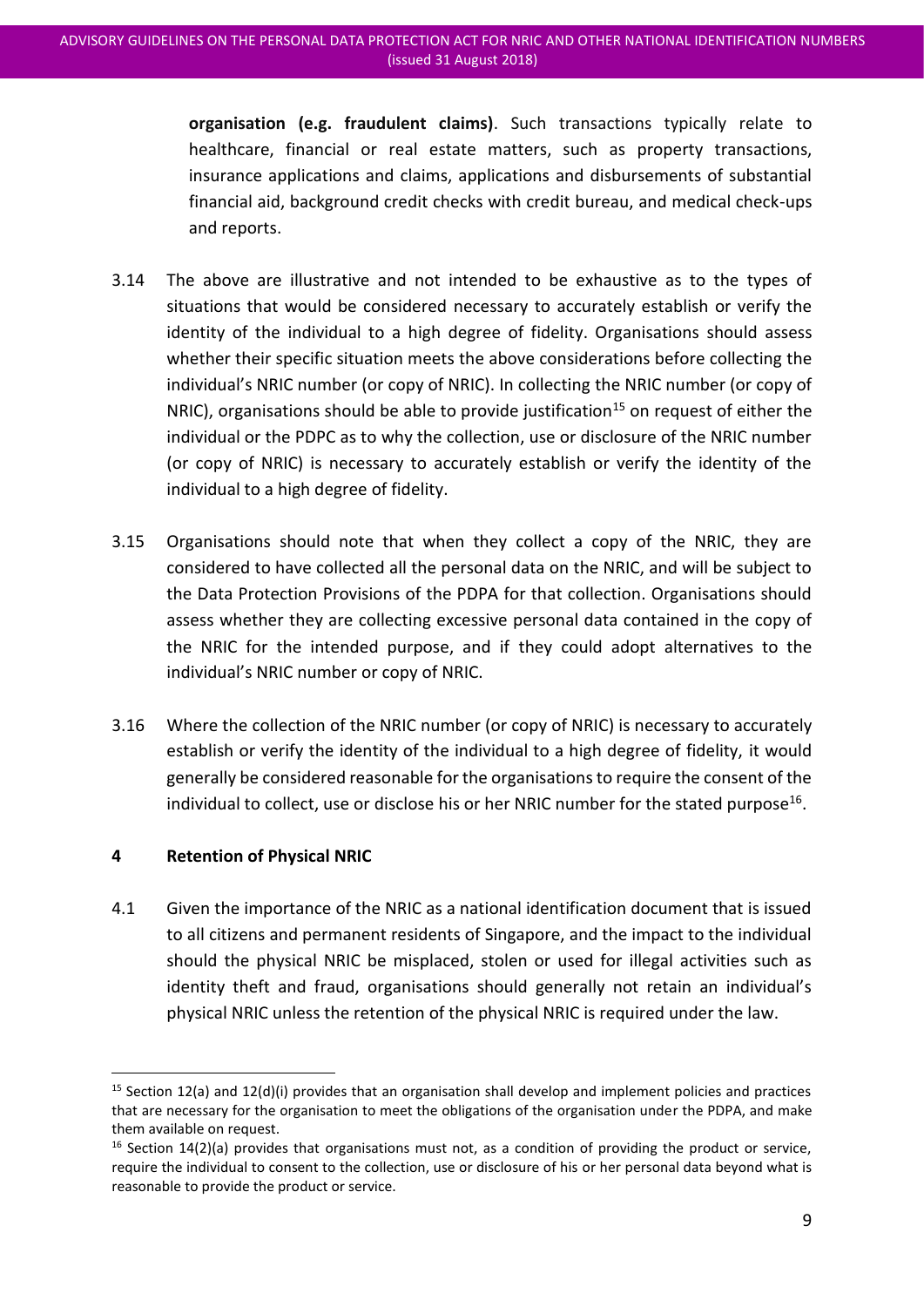#### <span id="page-10-0"></span>**5 Alternatives to NRIC**

5.1 PDPC does not prescribe the types of identifiers that organisations should adopt in place of NRIC numbers. Organisations should assess the suitability of alternatives to NRIC numbers based on their own business and operational needs. Some alternatives that have been adopted by organisations include organisation or user-generated ID, tracking number, organisation-issued QR code, or monetary deposit. Organisations should also consider whether the alternatives provided are reasonable, and avoid collecting excessive personal data as an alternative to the individual's NRIC number (or a copy of NRIC).

#### *Partial NRIC numbers*

**.** 

- 5.2 PDPC recognises that organisations may wish to collect partial NRIC number when other alternatives are not satisfactory. PDPC considers that organisations that collect partial NRIC number **up to the last 3 numerical digits and checksum** of the NRIC number (e.g. "567A" from the full NRIC number of "S1234567A") in this manner would not be considered to be collecting the full NRIC number, and therefore not subject to the treatment for NRIC numbers set out in these guidelines. For more information on partial NRIC numbers, please refer to PDPC's Technical Guide to these Guidelines.
- 5.3 To be clear, partial NRIC numbers are considered personal data under the PDPA to the extent that an individual can be identified from the partial NRIC number, or from the number and other information to which the organisation has or is likely to have access<sup>17</sup>. The risks associated with the permanent and irreplaceable nature of the NRIC and the potential to unlock large amounts of information relating to the individual are diminished but still exist. These risks together with the safeguards put in place to protect the personal data in an organisation's possession will be taken into consideration by the PDPC in determining whether the collection, use or disclosure of partial NRIC numbers is reasonable. Organisations that collect partial NRIC numbers must still comply with the Data Protection Provisions of the PDPA, such as making reasonable security arrangements to protect the data in their possession or under their control from unauthorised disclosure.
- 5.4 The following examples illustrate scenarios where the collection, use or disclosure of NRIC numbers (or copies of NRIC), as well as the retention of physical NRICs, is not required under the law, and some alternatives that organisations may consider adopting:

<sup>&</sup>lt;sup>17</sup> Section 2 of the PDPA provides that "personal data" means data, whether true or not, about an individual who can be identified (a) from that data; or (b) from that data and other information to which the organisation has or is likely to have access.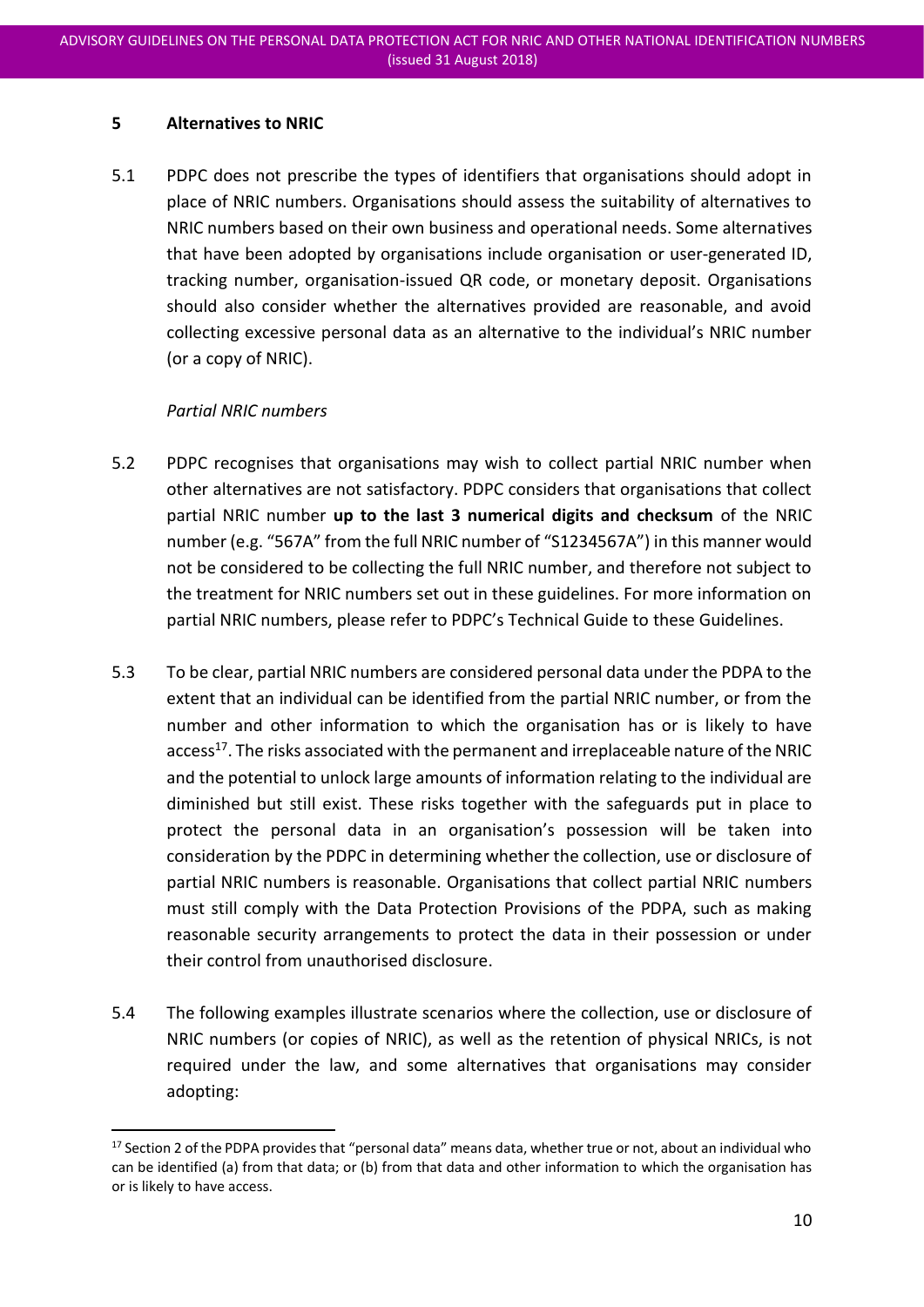| 5.5 | <b>Example: Redemption of free parking</b>                                                                                                                                                                                                                                                                                                                                                                                                                                                                                                                                                                                                 |
|-----|--------------------------------------------------------------------------------------------------------------------------------------------------------------------------------------------------------------------------------------------------------------------------------------------------------------------------------------------------------------------------------------------------------------------------------------------------------------------------------------------------------------------------------------------------------------------------------------------------------------------------------------------|
|     | Mall ABC allows shoppers who spend a certain amount at the Mall to make a<br>redemption for free parking. Mall ABC intends to keep a record of the identities of<br>shoppers who make the redemptions in order to limit the number of redemptions that<br>can be made by each shopper.                                                                                                                                                                                                                                                                                                                                                     |
|     | Mall ABC should not collect shoppers' NRIC numbers for this purpose. Mall ABC could<br>consider other appropriate means of limiting the number of redemptions that can be<br>made by each shopper, for example by checking the shopper's physical NRIC and<br>recording his or her name, partial NRIC number, vehicle number or mobile phone<br>number.                                                                                                                                                                                                                                                                                    |
| 5.6 | <b>Example: Online purchase of movie tickets</b>                                                                                                                                                                                                                                                                                                                                                                                                                                                                                                                                                                                           |
|     | Cinema DEF wishes to verify the identity of customers who purchase movie tickets<br>online when they collect the movie tickets, to ensure the tickets are issued to the right<br>customers.                                                                                                                                                                                                                                                                                                                                                                                                                                                |
|     | Cinema DEF should not collect the NRIC numbers of customers for this purpose.<br>Cinema DEF could consider other appropriate means of verification, such as issuing<br>customers a booking reference number or an SMS confirmation.                                                                                                                                                                                                                                                                                                                                                                                                        |
| 5.7 | Example: Signing up for retail membership and lucky draw                                                                                                                                                                                                                                                                                                                                                                                                                                                                                                                                                                                   |
|     | Retail Store GHI wishes to create a unique identifier for each customer who signs up<br>for its membership programme for the purpose of managing the customer's<br>membership account and reward points.                                                                                                                                                                                                                                                                                                                                                                                                                                   |
|     | Retail Store GHI could consider allowing its members to use identifiers, such as their<br>mobile numbers, email address, user-generated identifier or partial NRIC number (up<br>to last 3 numerical digits and checksum) for its customers' membership accounts.                                                                                                                                                                                                                                                                                                                                                                          |
|     | Retail Store GHI also wishes to conduct a lucky draw for its customers where the top<br>prize is valued at \$10,000. It collects the full name, partial NRIC number (i.e. last 3<br>numerical digits and checksum) and contact information (e.g. mobile number, email<br>address, mailing address) of participating customers for the purpose of contacting the<br>winners of the lucky draw and verifying the identities of the winners who claim the<br>lucky draw prizes. Retail Store GHI verifies the identity of the winners by checking their<br>full names and partial NRIC number against the information on their physical NRIC. |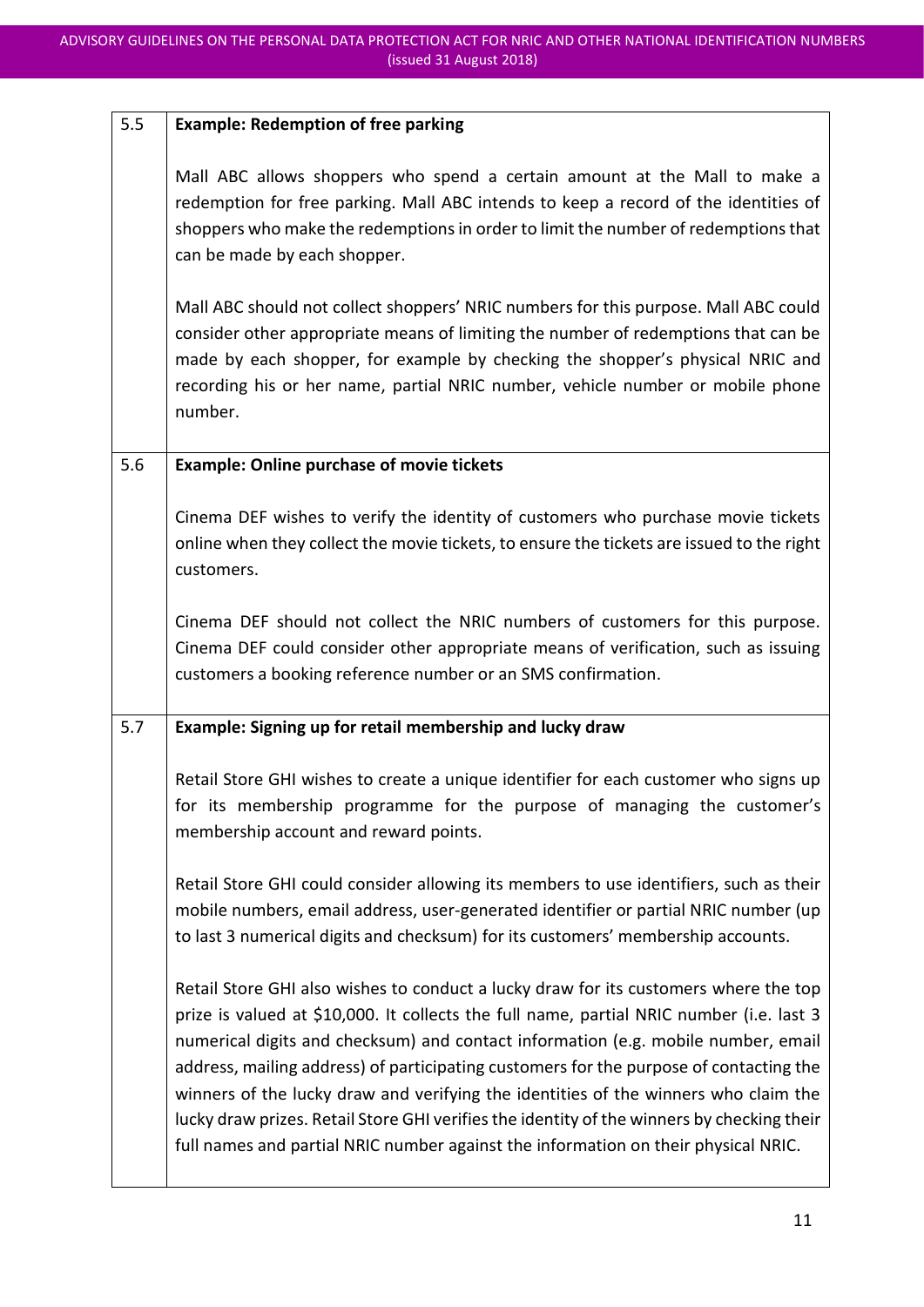| 5.8  | Example: Registering interest in a product and submitting feedback                                                                                                                                                                                                                                                                                                                                                                                                                                                                                                                            |
|------|-----------------------------------------------------------------------------------------------------------------------------------------------------------------------------------------------------------------------------------------------------------------------------------------------------------------------------------------------------------------------------------------------------------------------------------------------------------------------------------------------------------------------------------------------------------------------------------------------|
|      | Retail Store JKL is releasing a new product for sale in the following month. To ensure<br>that priority to purchase the product is given to customers who indicate their interest<br>in the new product, Retail Store JKL allows customers to register their interest in<br>advance. Retail Store JKL also allows individuals to submit feedback regarding its store<br>catalogue.                                                                                                                                                                                                            |
|      | Retail Store JKL should not collect the NRIC number of individuals for the purposes of<br>obtaining interest in its new product as well as receiving feedback from customers.<br>Instead, Retail Store JKL can consider collecting individuals' names and contact details,<br>such as their mobile numbers or email addresses.                                                                                                                                                                                                                                                                |
| 5.9  | Example: Establishing identity of visitors to a private condominium                                                                                                                                                                                                                                                                                                                                                                                                                                                                                                                           |
|      | Condominium MNO's MCST wishes to record the identity of visitors as part of<br>providing security to the condominium residents.                                                                                                                                                                                                                                                                                                                                                                                                                                                               |
|      | The MCST could adopt the approach of checking a visitor's NRIC or other photo<br>identification to record the visitor's full name, partial NRIC number (i.e. last 3<br>numerical digits and checksum), contact details (e.g. mobile number) and/or vehicle<br>registration number. MCST should consider adopting a visitor management system<br>that stores such information electronically and is protected by passwords instead of<br>an open visitor log book. It could also consider other security solutions such as<br>installing CCTV as a way of providing security to its residents. |
|      | The MCST must also cease to retain the NRIC number, or to remove the means by<br>which the NRIC number can be associated with a particular individual, as soon as the<br>purpose for which the NRIC number was collected is no longer served by its retention,<br>and retention is no longer necessary for business or legal purposes.                                                                                                                                                                                                                                                        |
| 5.10 | Example: Establishing identity and issuance of visitor badges to visitors to a secured<br>data centre                                                                                                                                                                                                                                                                                                                                                                                                                                                                                         |
|      |                                                                                                                                                                                                                                                                                                                                                                                                                                                                                                                                                                                               |
|      | Although there are no laws that provide for the collection of NRIC numbers or physical<br>NRIC for entry into Data Centre DEF, the MCST of the building in which Data Centre<br>DEF is sited assesses that it is necessary to accurately establish the identity of every<br>visitor to a high degree of fidelity in order to safeguard the critical information<br>infrastructure within its premises as they pose significant security risks. The MCST<br>must be able to provide justification to individuals and/or PDPC why the collection of                                             |
|      | visitors' full NRIC number is necessary to address these security risks. The MCST must                                                                                                                                                                                                                                                                                                                                                                                                                                                                                                        |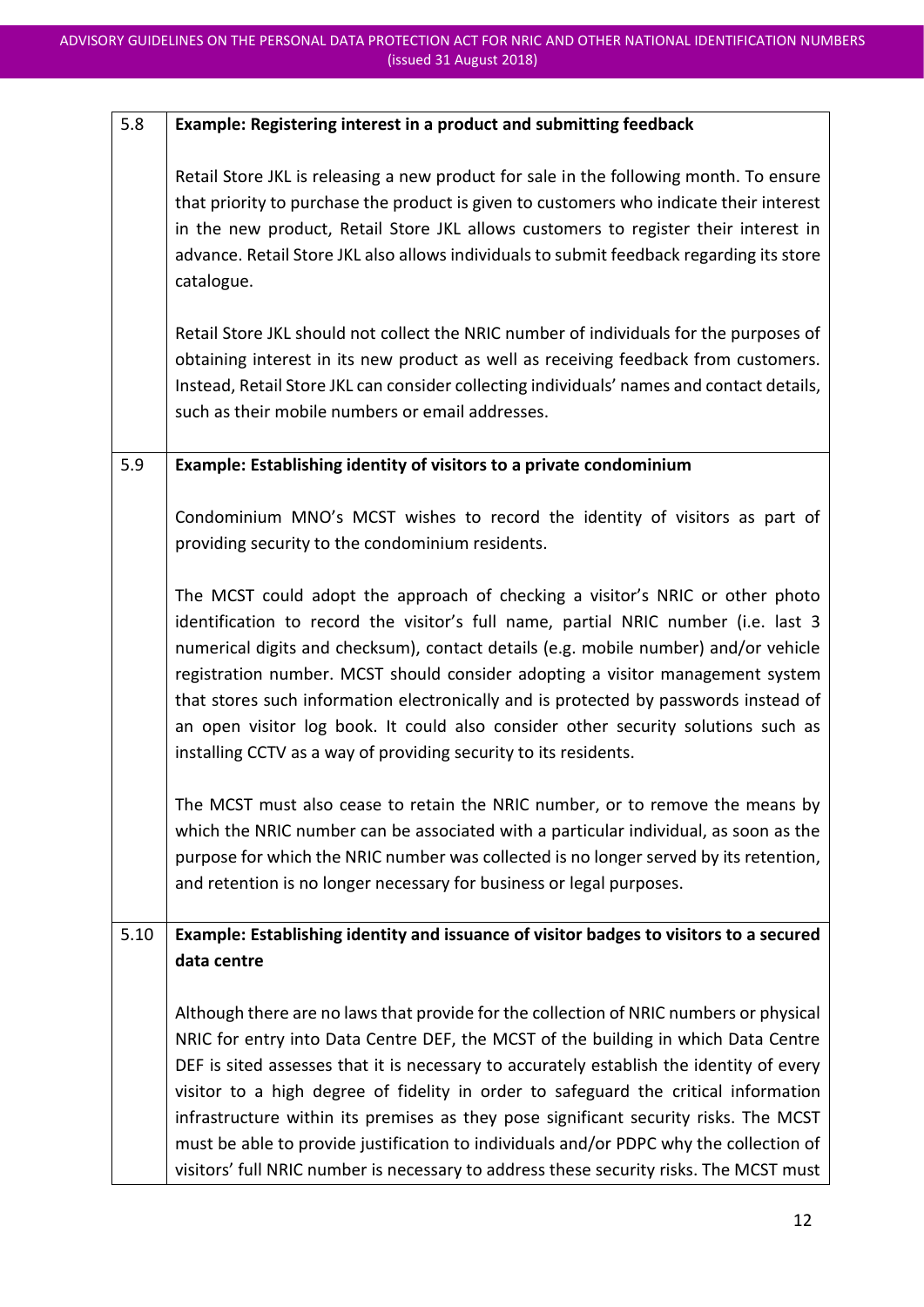also comply with the obligations in the PDPA when collecting the NRIC numbers of visitors, including the obligation to make reasonable security arrangements to protect the NRIC numbers collected from unauthorised use or disclosure, and could consider adopting technological solutions for scanning visitors' physical NRICs to capture and store the NRIC numbers in a secure manner.

In addition, the MCST wishes to issue visitor badges and collect the physical NRIC of visitors as collateral to ensure that the visitor badges are returned after their visit. As the retention of physical NRIC for entry into Data Centre DEF is not required under any law, Data Centre DEF should not retain visitors' physical NRICs as collateral for the visitor badges. Instead, the MCST may wish to consider alternative ways of ensuring the visitor badges are returned which would not require the retention of any identification document. For example, Data Centre DEF could designate a single point of exit for visitors to return the visitor badges before leaving the premises.

## 5.11 **Example: Renting a bicycle**

Bicycle Rental Company ABC wishes to collect the physical NRIC of customers as collateral to ensure that they would return the rented bicycles.

As the retention of the customers' physical NRIC for the rental of bicycles is not required under any law, Rental Company ABC should not retain customers' physical NRICs. It could consider using other forms of collateral, such as a monetary deposit of a reasonable amount, for the rental of bicycles. Where possible, it could also consider other ways of managing its fleet such as the use of tracking devices or mobile apps.

5.12 In certain circumstances, an organisation may merely have sight of an individual's physical NRIC and the information on it for verification purposes. Where there was no intention to obtain control or possession of the physical NRIC in checking the physical NRIC for the purpose of establishing or verifying the identity of the individual, and no personal data will be retained once the NRIC is returned immediately to the individual, PDPC does not consider it a collection of personal data on the physical NRIC.

# 5.13 **Example: Verifying age of a customer who wishes to purchase tobacco** Damien would like to purchase a packet of cigarettes at Convenience Store ABC. At the point of sale, the cashier at the Convenience Store ABC requests for a proof of identity (e.g. NRIC, driving license or passport) in order to check Damien's date of birth and determine if he meets the minimum legal age for the purchase of tobacco.